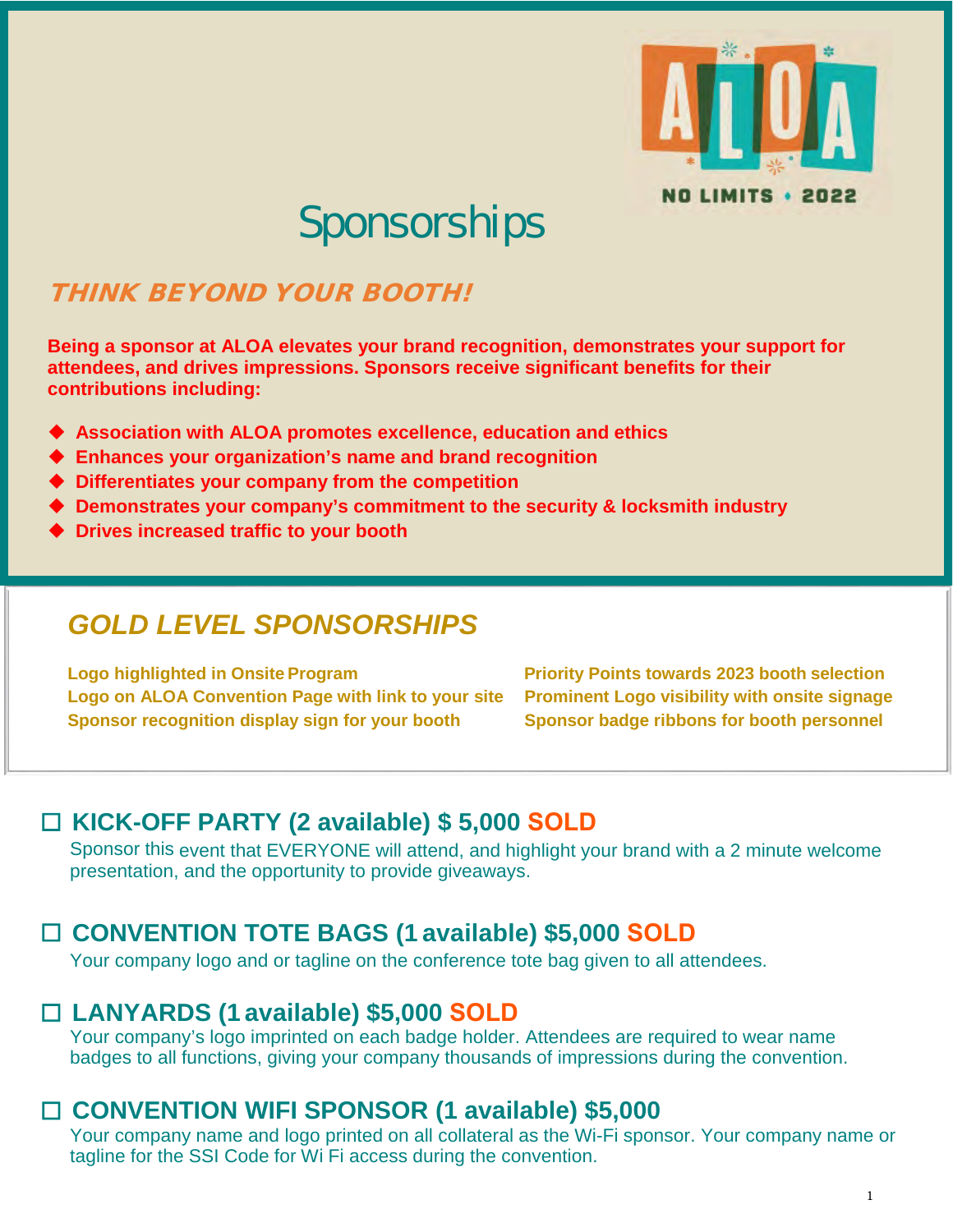## ☐ **LOGO WATER BOTTLE (1 available) \$5,000 SOLD**

Your company's logo imprinted on each water bottle that attendees will carry with them all week and refill at water stations, then take back to their office after the convention.

## ☐ **HAND SANITIZER STATIONS (10 throughout venue) \$ 5,000**

These will be placed throughout the Convention with your visible branded logo on signage at the top of each. Attendees will definitely take advantage of this and see your brand constantly.

## ☐ **COMPANY LOGO FLOOR STICKERS (20) \$ 5,000**

Have your Company Logo provide directional floor signage for attendees throughout the convention for great visibility and recognition. Create your own message directing visits to your booth or display your company tagline.



#### ☐ **CONVENTION LAPEL PINS \$5,000**

 This is a coveted lapel pin collected by all attendees. The lapel pin will be individually wrapped in packaging with your company name, logo, website and booth # included.

#### ☐ **PHONE CHARGING STATION \$5,000**

As many attendees will be spending a great deal of time on the floor, there will be a need for them to charge their phones, this is where you come in with this highly visible and popular service. You will be top of mind and greatly appreciated by the attendees**.**



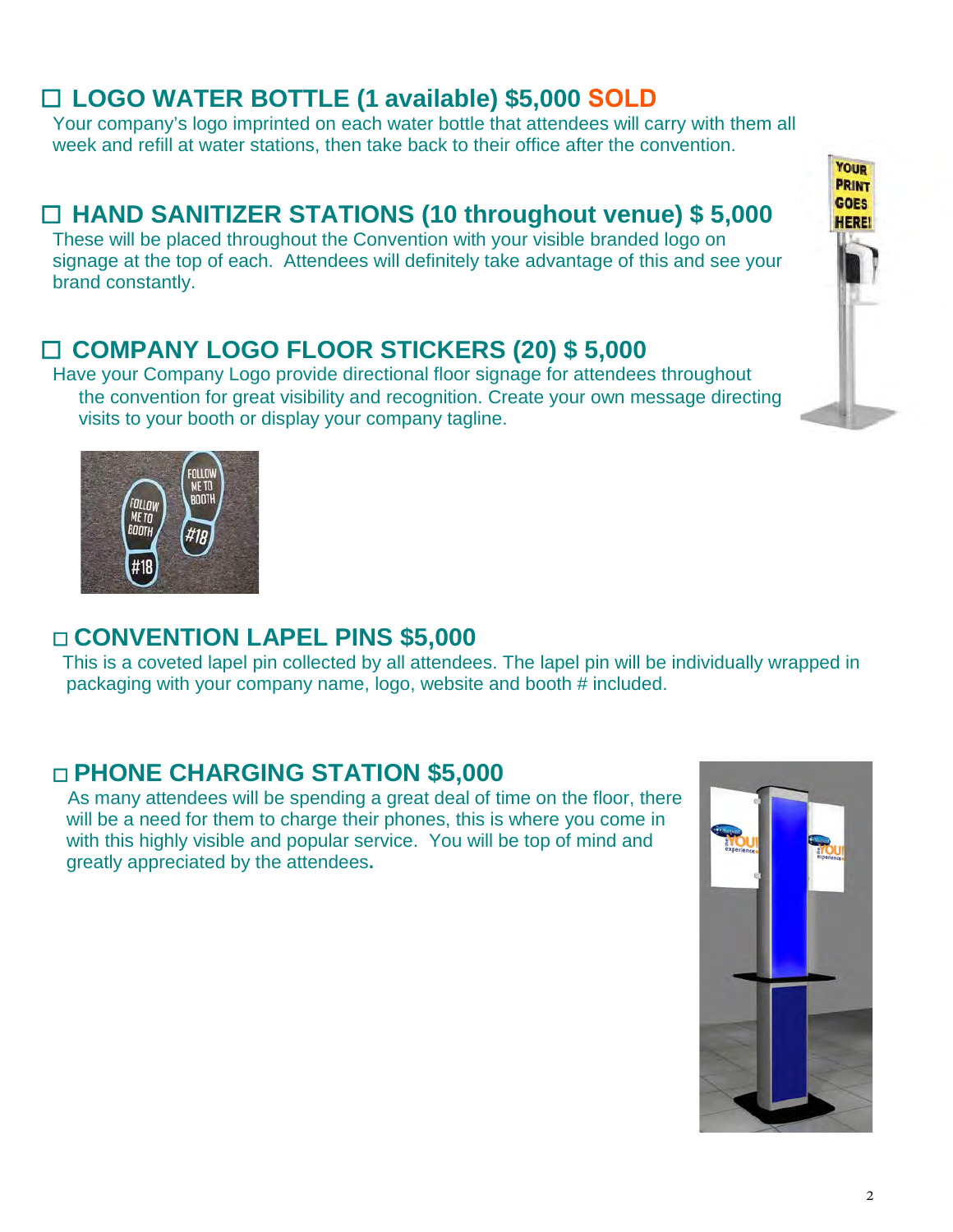# *SILVER LEVEL SPONSORSHIPS*

**Logo on ALOA Convention page with link to your site Prominent Logo visibility with on-site signage Sponsor recognition display sign for your booth** 

**Logo highlighted in On-Site Program Priority Points towards 2023 booth selection**

#### ☐ **REGISTRATION KICK PANELS (1 available) \$ 3,000**

Create a memorable first impression by having your company name and logo be the first thing attendees see when they come to register. Share your company tagline as well to create impact.

#### ☐ **LOUNGE AREA (NETWORKING) (1 available) \$ 3,000**

Have your company be the host where everyone gathers. Exclusive branding and signage for this area as well as the opportunity to provide giveaways.

#### ☐ **FIRST TIME ATTENDEES ORIENTATION (1 available) \$ 2,500**

Welcome a special group at this reception with the added visibility of signage for your company throughout the event, and a chance to share information about your company and introduce your product or service to new people in the industry.

#### ☐ **WELCOME BANNER (2 available) \$ 2,500**

Be one of the first company logos to be seen on our HUGE "Welcome to ALOA 2022" banner just as you enter the Registration area and at the entrance to the Expo. You won't be missed.

#### ☐ **WOMEN IN LOCKSMITHING RECEPTION \$ 2,500**

Support women in the security industry - Your company logo will be displayed predominantly throughout this special event, and you will have the opportunity to make connections with these women and build relationships for your business.



## ☐ **REGISTRATION INK PENS (1 available) \$ 2,000**

Your logo and brand color will be on the pens provided at the registration. Attendees will use these throughout the week for continuous visibility.

#### ☐ **EXPO AISLE SIGNS \$2,000 (1 available) SOLD**

Increase awareness of your company as the exclusive sponsor in the Exhibit Hall. Your company logo and booth number will be displayed on all hanging aisle signs highly visible to all!

## ☐ **FREE STANDING 2 SIDED SIGN BOARDS \$1500 (4 available)**

Your advertisement will be prominently displayed on these freestanding, double-sided signboards. Measuring 8' high x 3' wide, placed in high traffic, highly visible areas at the ALOA **Convention**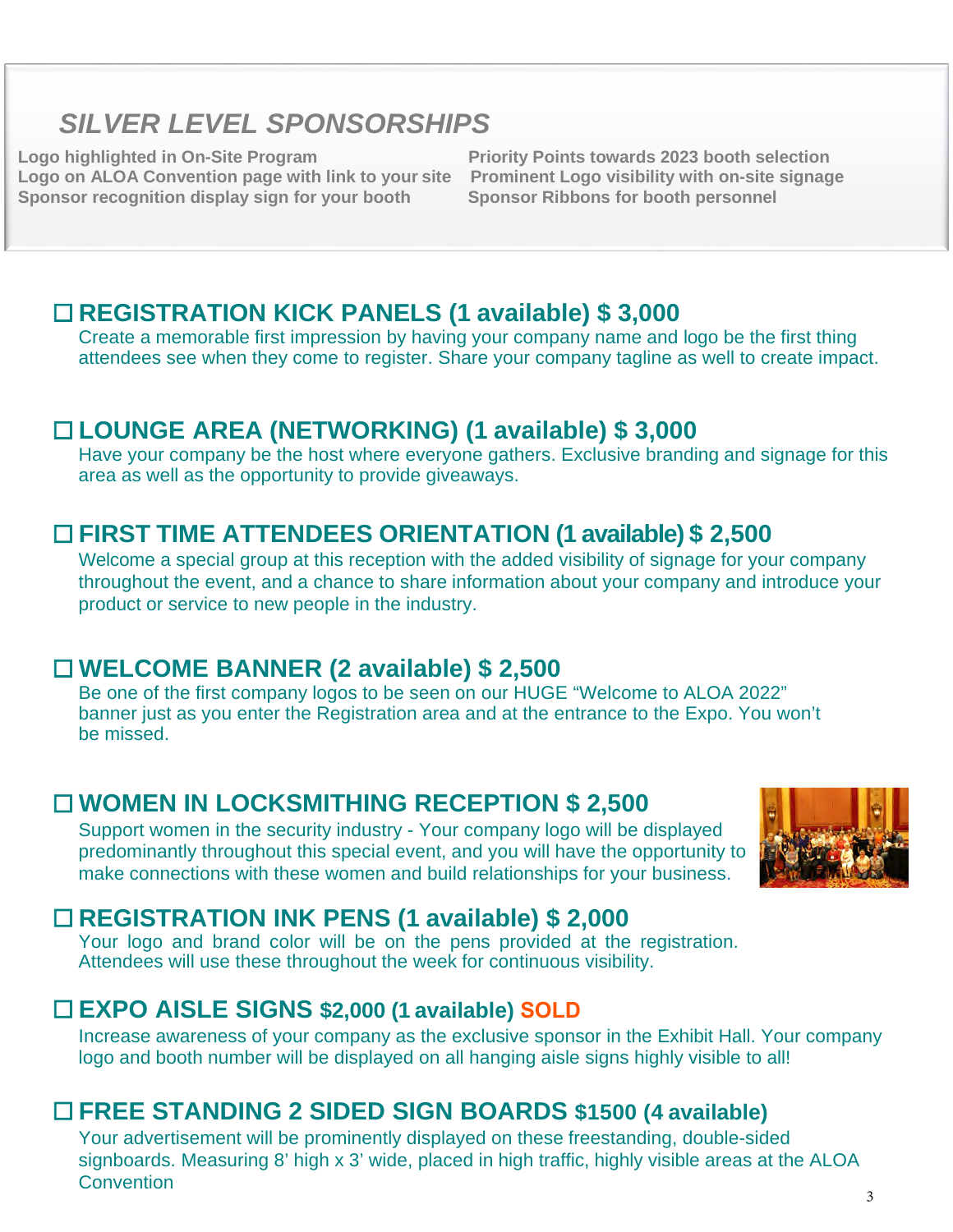# *BRONZE LEVEL SPONSORSHIPS*

**Priority Points towards 2023 Booth Selection Sponsor badge ribbons for booth personnel** 

**Logo highlighted in On-Site Program Logo on ALOA Convention page with link to your site Prominent signage with Logo visibility on-site Sponsor recognition display sign for your booth** 

## ☐ **ALOA WEBSITE CONVENTION PAGE AD (1 available)**

Showcase your Logo on all the ALOA Convention website pages (on the left side or scrolling across the bottom) with a link to your website or with your custom Ad for the tradeshow

- ☐ **\$1,500 Left side of page**
- ☐ **\$2,500 Scrolling across bottom of page**

#### ☐ **FACE MASKS WITH LOGO (1 available) \$ 1,200**

Your company name and logo on face masks provided to all attendees at registration.

#### ☐ **CORPORATE BANNERS (6 available) \$ 1,000**

Your company Banner will be displayed in a high traffic area at the ALOA Security Expo.

#### ☐ **CONVENTION BAG INSERT (5 available) \$ 1,000**

Your promotional piece will be included in the convention bags given to each attendee. *Must receive printed collateral (2,000 quantity) no later than July 1 to be included.*

#### ☐ **DAILY CLASS LUNCHES (5 available – 1 each day) \$ 750**

Your company name and logo prominently displayed throughout the lunch area.

#### ☐ **CLASS REFRESHMENT BREAK (8 available- 2 each day) \$ 750**

Put your company logo front and center for attendees to see at the morning and afternoon breaks

#### ☐ **WATER STATIONS (4 available) \$ 500**

Water Stations are a great place to highlight your company! Sponsor this unique and highly visible station placed in the lobby lounge area for great visibility with predominant signage and branding of your company name and logo.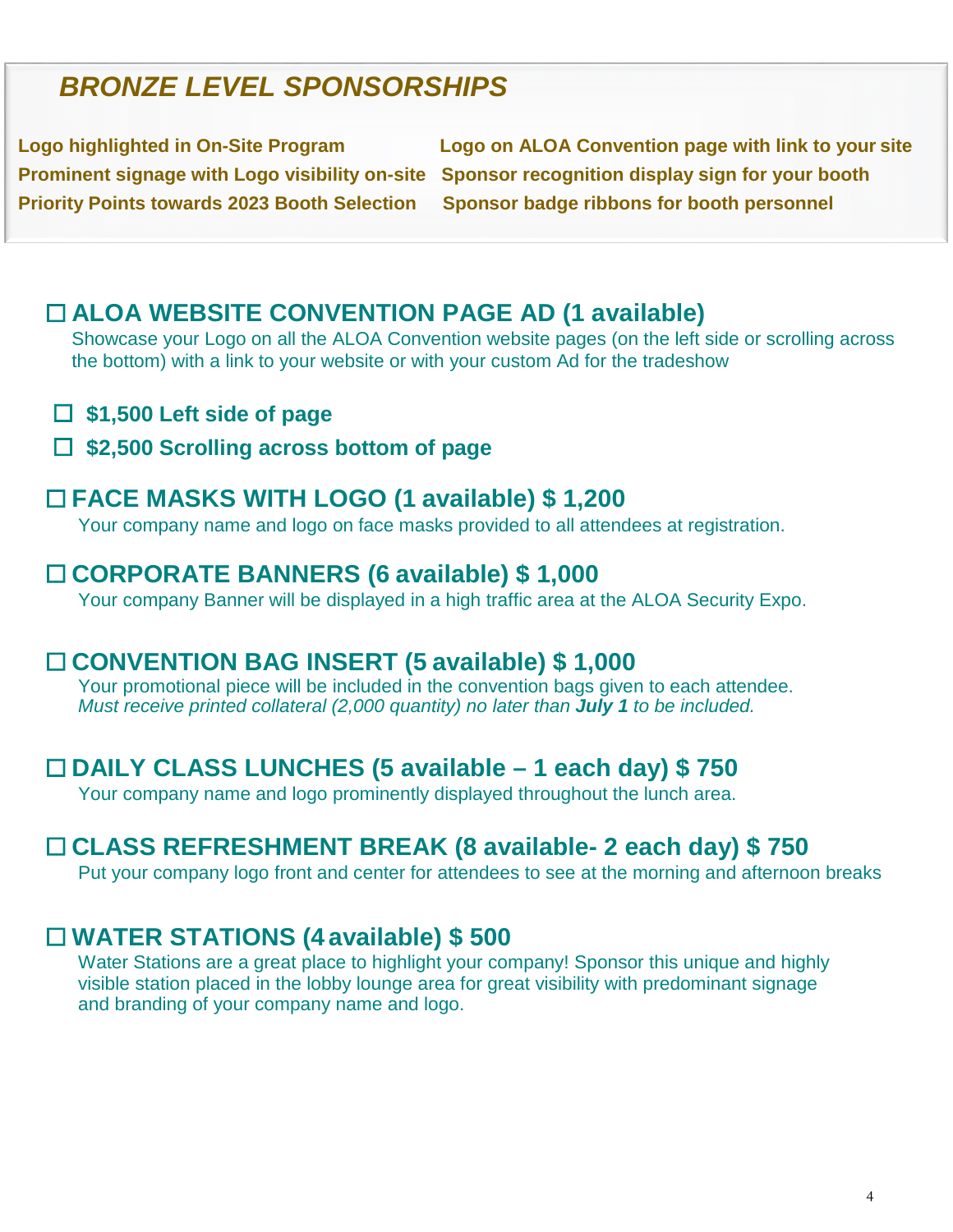## **TERMS AND CONDITIONS**

- 1. Prior year sponsors have first right of refusal but must notify ALOA of their decision within 30 days of receiving the Sponsorship application and must be confirmed by ALOA. Sponsor agrees to pay the indicated sponsorship amount. Payment in full is due with the application. ALOA reserves the right to withdraw the sponsorship if payment is not received within ten (10) days of receipt of the above application. Acceptance of this application by ALOA creates a binding contract. All sponsorship payments are non-refundable.
- 2. ALOA and the Sponsor agree that the activities contemplated by this agreement are limited and shall be conducted consistent with ALOA's status as a non-profit organization exempt under Section (c)(6) of the Internal Revenue Code. This agreement shall not imply ALOA's endorsement of the Sponsor or any of its products or services.
- 3. Sponsor agrees to indemnify and hold ALOA harmless, including attorney fees, from and against any charges, claims, suits, liabilities, costs, judgments or settlements of any kind arising out of Sponsor's activities pursuant to this agreement.
- 4. Sponsor warrants that all materials distributed by Sponsor will not violate the laws of the United States or of any State, or any proprietary rights of others, including, but not limited to, patents, trademarks, copyrights, and domain names, and that all content that is distributed by Sponsor is owned or lawfully distributed by Sponsor.
- 5. It is understood that ALOA may terminate this agreement at any time at its sole discretion. Upon such termination, ALOA shall refund Sponsorship fees received by ALOA (*minus any costs for production or design of said sponsorship*) at time of termination. Such refund is Sponsor's sole remedy in the event of termination, and Sponsor agrees not to assert any other claims against ALOA.
- 6. This agreement shall be governed and construed in accordance with Texas law. All disputes arising under this agreement shall be resolved by binding arbitration under the rules of the American Arbitration Association to take place in Dallas,Texas.

*DATE: AUTHORIZED SIGNATURE:* 

QUESTIONS? Call 817 307-7068 or emai[l conventions@aloa.org](mailto:conventions@aloa.org)